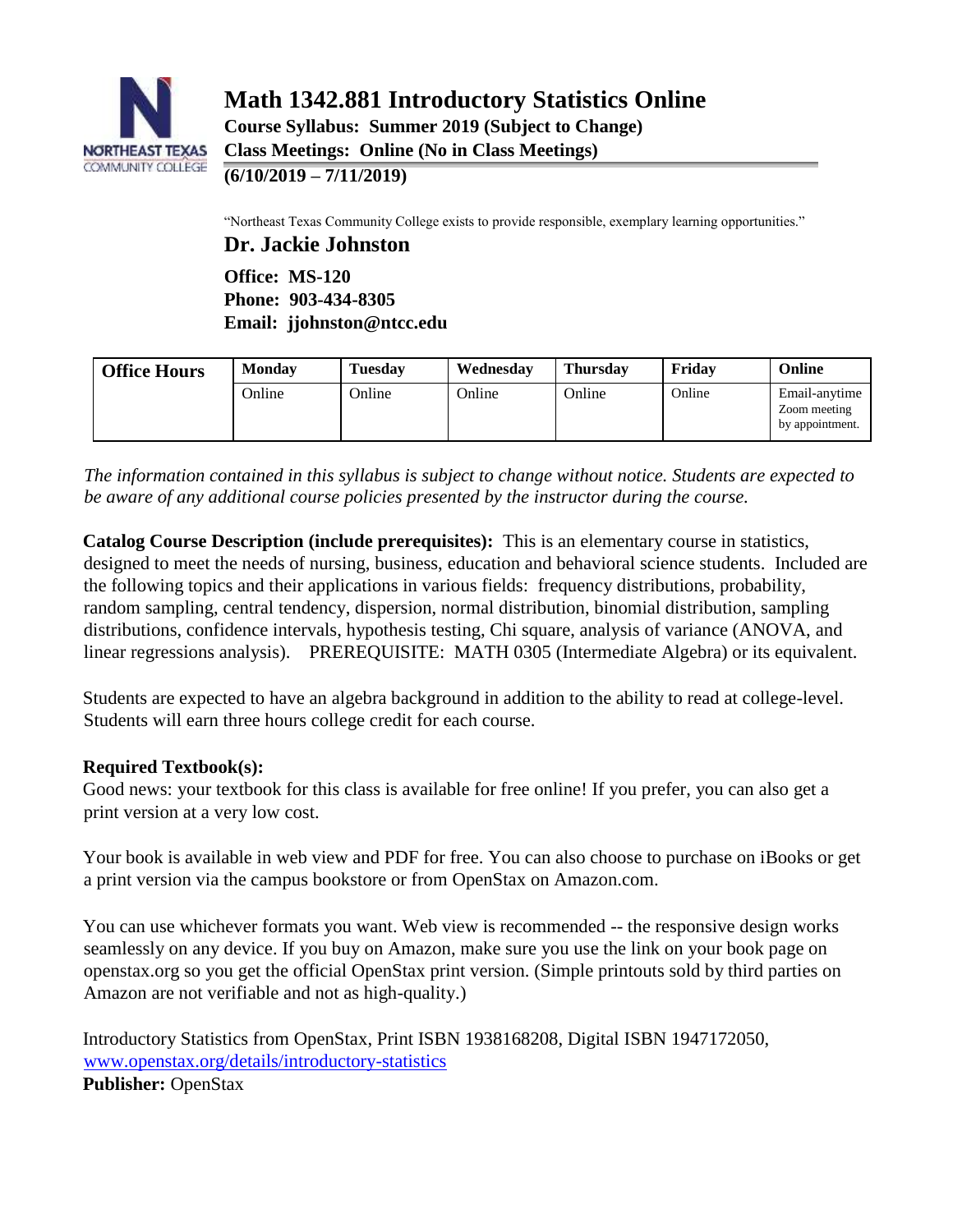**ISBN Number:** Print:1938168208 Digital: 1947172050 Note: The NTCC Bookstore link is at [www.ntcc.edu.](http://www.ntcc.edu/)

#### **Recommended Reading(s):**

None

### **Student Learning Outcomes:**

Upon successful completion of this course, students will

- 1342.1 Demonstrate an understanding of descriptive statistics.
- 1342.2 Exhibit an understanding of the basic principles of sampling.
- 1342.3 Determine values using various probability distributions.
- 1342.4 Develop an ability to generalize from sample to population.
- 1342.5 Utilize various hypothesis tests including linear regression and correlation.

## **Core Curriculum Purpose and Objectives:**

Through the core curriculum, students will gain a foundation of knowledge of human cultures and the physical and natural world; develop principles of personal and social responsibility for living in a diverse world; and advance intellectual and practical skills that are essential for all learning.

Courses in the foundation area of mathematics focus on quantitative literacy in logic, patterns, and relationships. In addition, these courses involve the understanding of key mathematical concepts and the application of appropriate quantitative tools to everyday experience.

## **College Student Learning Outcomes:**

## Critical Thinking Skills

**CT.1** Students will demonstrate the ability to 1) analyze complex issues, 2) synthesize information, and 3) evaluate the logic, validity, and relevance of data.

## Communication Skills

**CS.1** Students will effectively develop, interpret and express ideas through written communication.

## Empirical and Quantitative Skills

**EQS.1** Students will manipulate numerical data or observable facts by organizing and converting relevant information into mathematical or empirical form

**EQS.2** Students will analyze numerical data or observable facts by processing information with correct calculations, explicit notations, and appropriate technology.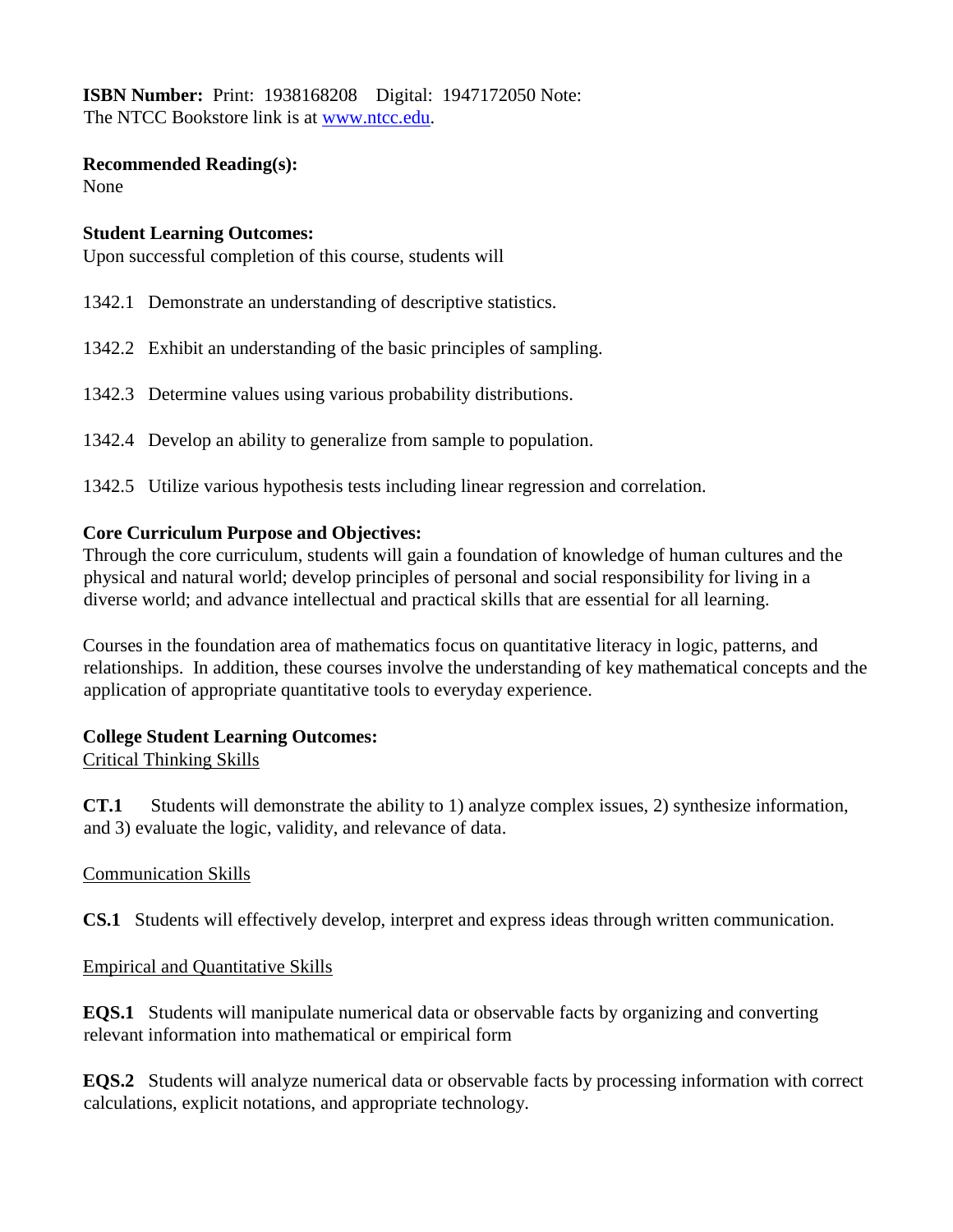**EQS.3** Students will draw informed conclusions from numerical data or observable facts that are accurate, complete, and relevant to the investigation.

#### **SCANS Skills:**

 $N/A$ 

## **Course Outline:**

- I. Introduction to Statistics
	- A. Statistical and Critical Thinking
	- B. Types of Data
	- C. Collecting Sample Data
- II. Summarizing and Graphing Data
	- A. Frequency Distributions
	- B. Histograms
	- C. Graph Qualities
- III. Statistics for Describing, Exploring, and Comparing Data
	- A. Measures of Center
	- B. Measures of Variation
	- C. Measures of Relative Standing and Boxplots

## IV. Probability

- A. Basics
- B. Addition Rule
- C. Multiplication Rules
- D. Counting
- V. Discrete Probability Distributions
	- A. Probability Distributions
	- B. Binomial Probability Distributions
- VI. Normal Probability Distributions
	- A. Standard Normal Distribution and Applications
	- B. Sampling Distributions and Estimators
	- C. The Central Limit Theorem
	- D. Assessing Normality
	- E. Normal as Approximation to Binomial
- VII. Estimates and Sample Sizes
	- A. Estimating a Population Proportion
	- B. Estimating a Population Mean
	- C. Estimating a Population Standard Deviation or Variance
- VIII. Hypothesis Testing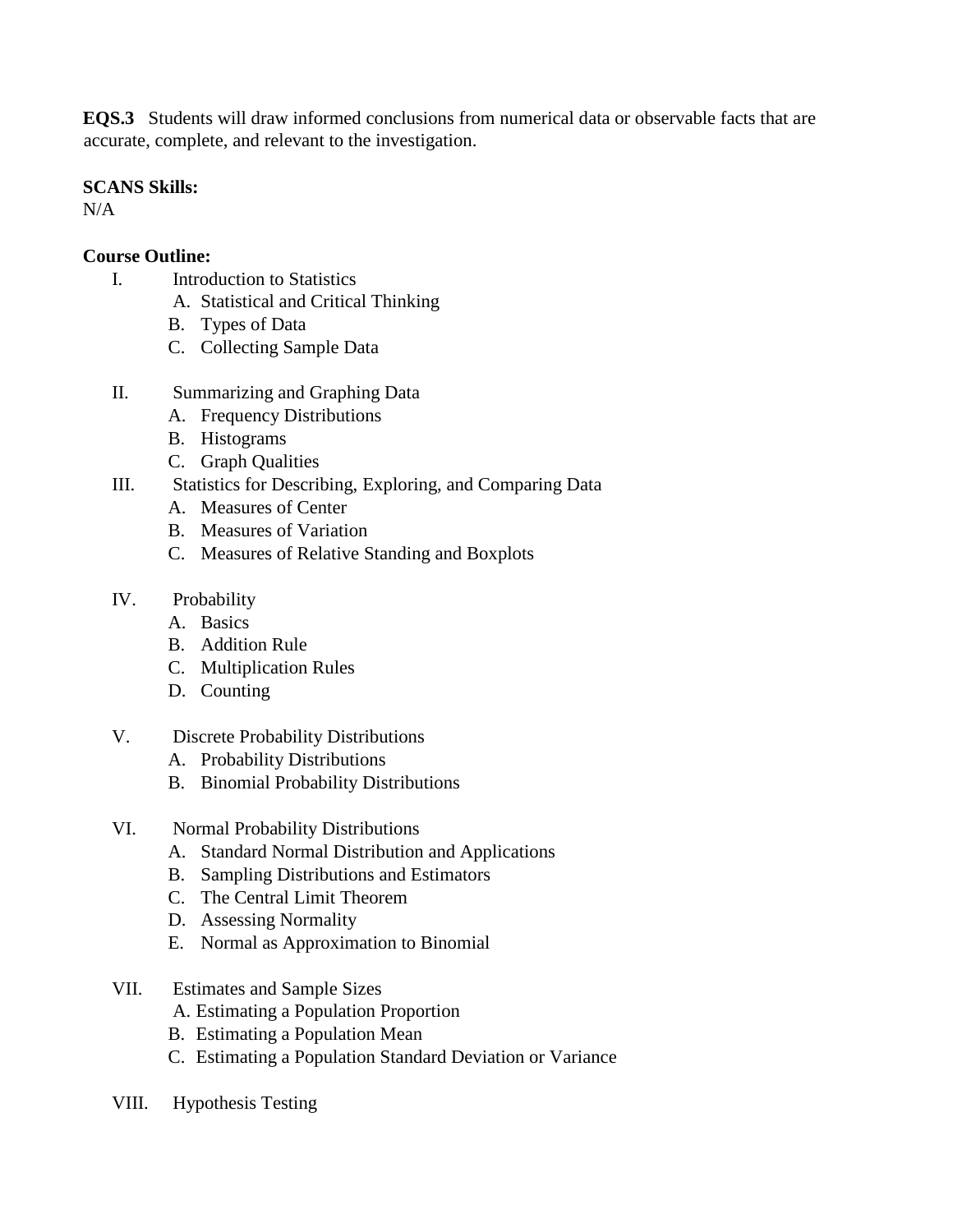- A. Basics of Hypothesis Testing
- B. Testing a Claim about a Mean
- IX. Inferences from Two Samples A. Two Means: Independent Samples B. Two Means: Dependent Samples
- X. Correlation and Regression
	- A. Correlation
	- B. Regression
- XI. Chi-Square
	- A. Test of Independence
	- B. Test of Homogeneity

#### **Lectures & Discussions:**

This is a fast paced five-week class where students will be required to complete activities in Blackboard. A typical class will involve general participation by all members in a discussion regarding the mathematical principles and procedures being studied. Some small as well as large group activities will be employed, and students are expected to develop as team members as well as individuals.

#### **Evaluation/Grading Policy:**

Make-up exams will coincide with the final exam unless the student proactively schedules before the exam with the instructor. Late work will not be accepted unless coordinated in advance with instructor. The midterm exam will count as 30% of the final grade and the final exam will count as 30% of the final grade. **The Midterm and Final Exam MUST be proctored**. A daily grade consisting of online assignmen ts (discussions and/or drop-box assignments), homework via MyOpenMath will total to be 40% of the final grade.

| Midterm Exam                    | 30%                                                                 |  |
|---------------------------------|---------------------------------------------------------------------|--|
| Assignments (Daily Grade)       | 40%                                                                 |  |
| Final Exam                      | 30%                                                                 |  |
| <b>TOTAL</b>                    | 100%                                                                |  |
| "A"<br>"B"<br>"C"<br>"D"<br>"F" | $90 - 100\%$<br>$80 - 89\%$<br>70 - 79%<br>$60 - 69\%$<br>Below 60% |  |

#### **Tests/Exams:**

Exam information is located above in the Evaluation/Grading Policy. Material covered on each exam is located below in the Assignments section.

## **Other Course Requirements:**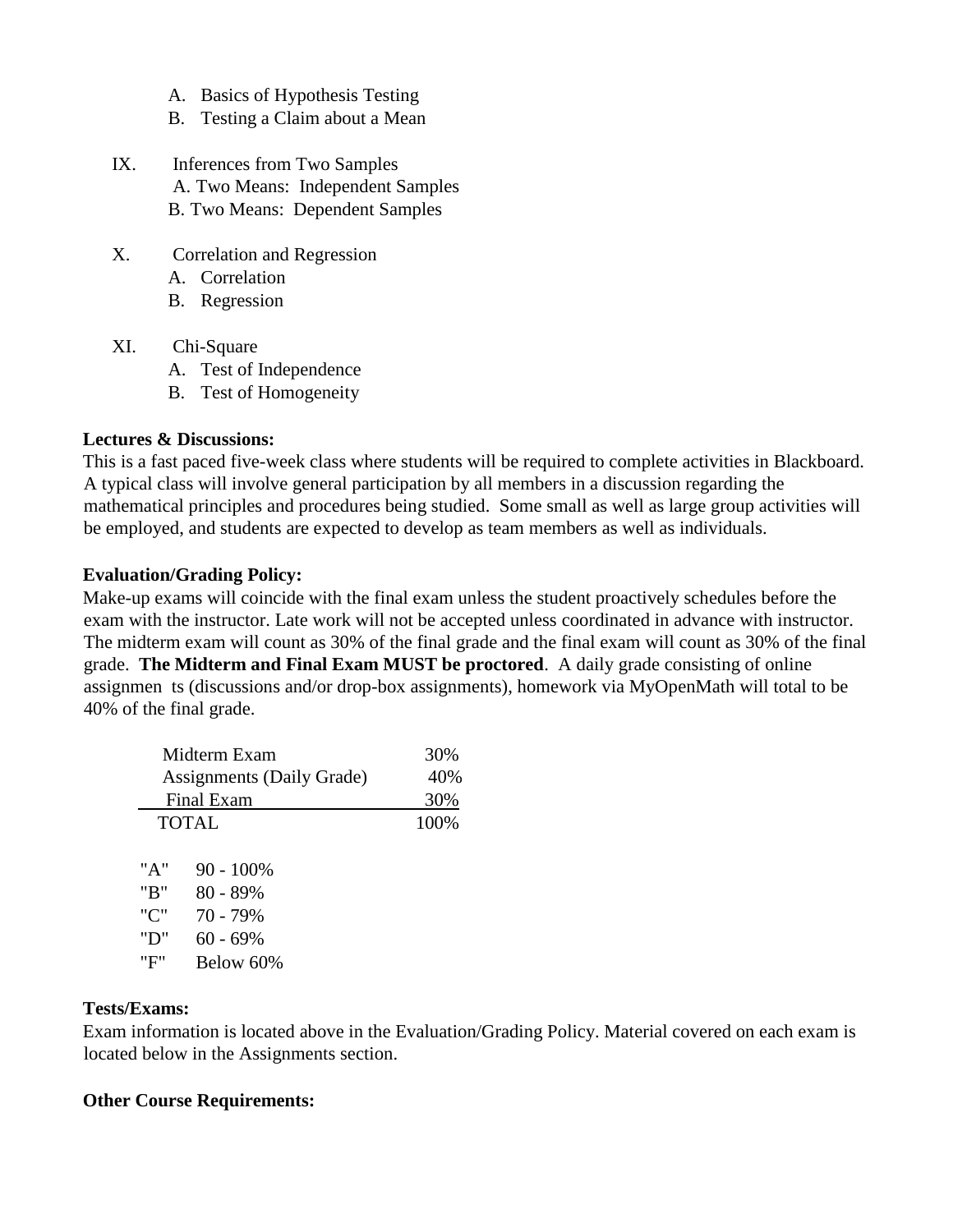A graphing calculator is required for this course. The instructor uses a TI-83 or TI-84. Please contact your instructor with any questions regarding the graphing calculator requirement before purchasing.

#### **Student Responsibilities/Expectations:**

Students are expected to abide by Netiquette rules when communicating online. See this link for details http://www.albion.com/netiquette/corerules.html.

The college's official means of communication is via your campus email address. I will use your campus email address and Blackboard to communicate with you outside of class. Make sure you keep your campus email cleaned out and below the limit so you can receive important messages.

#### **NTCC Academic Honesty Statement:**

"Students are expected to complete course work in an honest manner, using their intellects and resources designated as allowable by the course instructor. Students are responsible for addressing questions about allowable resources with the course instructor. NTCC upholds the highest standards of academic integrity. This course will follow the NTCC Academic Honesty policy stated in the Student Handbook."

#### **Academic Ethics**

The college expects all students to engage in academic pursuits in a manner that is beyond reproach. Students are expected to maintain complete honesty and integrity in their academic pursuit. Academic dishonesty such as cheating, plagiarism, and collusion is unacceptable and may result in disciplinary action. Refer to the student handbook for more information on this subject.

#### **ADA Statement:**

It is the policy of NTCC to provide reasonable accommodations for qualified individuals who are students with disabilities. This College will adhere to all applicable federal, state, and local laws, regulations, and guidelines with respect to providing reasonable accommodations as required to afford equal educational opportunity. It is the student's responsibility to request accommodations. An appointment can be made with Katherine Belew, Academic Advisor/Coordinator of Special Populations located in the College Connection. She can be reached at 903-434-8104. For more information and to obtain a copy of the Request for Accommodations, please refer to the [Office of Special Populations.](https://www.ntcc.edu/student-services/special-populations/contact-office-special-populations)

## **Family Educational Rights And Privacy Act** (**Ferpa**):

The Family Educational Rights and Privacy Act (FERPA) is a federal law that protects the privacy of student education records. The law applies to all schools that receive funds under an applicable program of the U.S. Department of Education. FERPA gives parents certain rights with respect to their children's educational records. These rights transfer to the student when he or she attends a school beyond the high school level. Students to whom the rights have transferred are considered "eligible students." In essence, a parent has no legal right to obtain information concerning the child's college records without the written consent of the student. In compliance with FERPA, information classified as "directory information" may be released to the general public without the written consent of the student unless the student makes a request in writing. Directory information is defined as: the student's name, permanent address and/or local address, telephone listing, dates of attendance, most recent previous education institution attended, other information including major, field of study, degrees, awards received, and participation in officially recognized activities/sports.